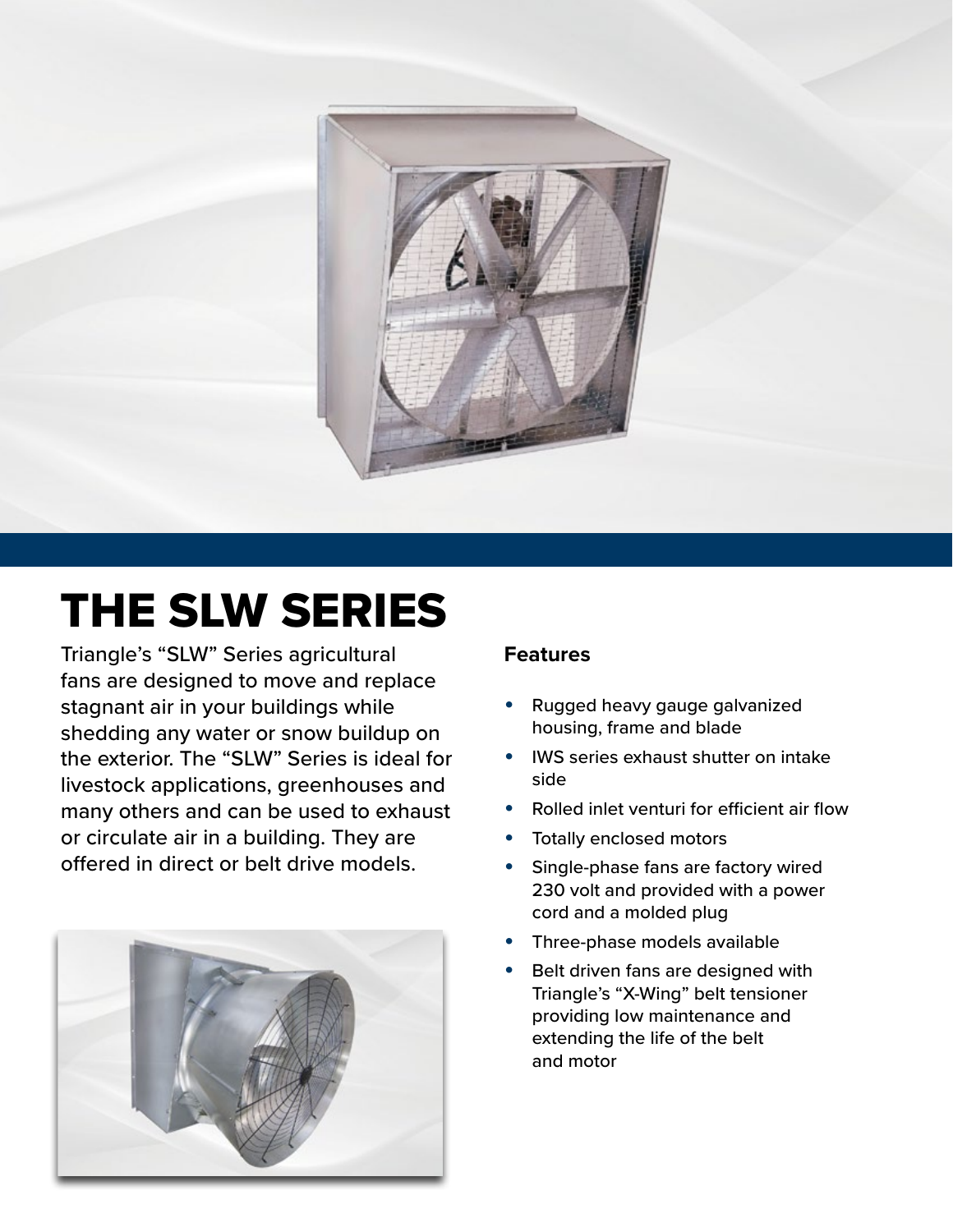

# DIRECT DRIVE SLW

- Rugged heavy gauge galvanized housing, frame and blade
- Galvanized welded bird screen on both front and back
- Rolled inlet venturi for efficient airflow
- Totally enclosed motors

|  | <b>Diameter</b> | <b>Model</b>   | <b>Volts</b> | HP. | <b>Amps</b> | <b>RPM</b> | $0.00"$ SP |                     | 0.05" SP   |                     | $0.10"$ SP |                     |                              |
|--|-----------------|----------------|--------------|-----|-------------|------------|------------|---------------------|------------|---------------------|------------|---------------------|------------------------------|
|  |                 |                |              |     |             |            | <b>CFM</b> | CFM/<br><b>Watt</b> | <b>CFM</b> | CFM/<br><b>Watt</b> | <b>CFM</b> | CFM/<br><b>Watt</b> | <b>Approximate</b><br>Weight |
|  | 36"             | SLW 3613 D     | 230/1        | 1/2 | 3.0         | 852        | 10,220     | 16.8                | 9,410      | 14.6                | 8.420      | 13.1                | 187                          |
|  | 42"             | SLW 4213 D     | 230/1        | 1/2 | 3.0         | 810        | 12.210     | 18.5                | 10,680     | 15.4                | 9.170      | 12.3                | 196                          |
|  | 48"             | SLW 4815 D     | 230/1        |     | 4.6         | 827        | 18,600     | 18.3                | 17,000     | 15.7                | 15,400     | 13.4                | 237                          |
|  | 48"             | SLW 4815 D-460 | 230/460/3    |     | 5.2/2.6     | 827        | 18,600     | 18.3                | 17,000     | 15.7                | 15,400     | 13.4                | 237                          |

\*Performance data includes the effect of a shutter and discharge cone.

| <b>Dimensions</b> |     |     |         |         |         |  |  |  |  |
|-------------------|-----|-----|---------|---------|---------|--|--|--|--|
| <b>Diameter</b>   | A   | B   | C       | D       | Е       |  |  |  |  |
| 36"               | 42" | 30" | 40 1/2" | 20 1/2" | 40 1/2" |  |  |  |  |
| 42"               | 48" | 31" | 46 1/2" | 20"     | 46 1/2" |  |  |  |  |
| 48"               | 54" | 32" | 52 1/2" | 19 1/2" | 52 1/2" |  |  |  |  |





# DISCHARGE CONES

- Increases airflow without increasing horsepower
- Galvanized construction
- Must be ordered with fan
- Field assembly required, assembly hardware and wire guard included

| <b>Model</b>  | <b>Size</b> | Weight |
|---------------|-------------|--------|
| <b>PFC 36</b> | 36"         | 48     |
| <b>PFC 48</b> | 48"         |        |





501-982-7558 ⊲ [Triangle](http://www.TriangleFans.com)Fans.com